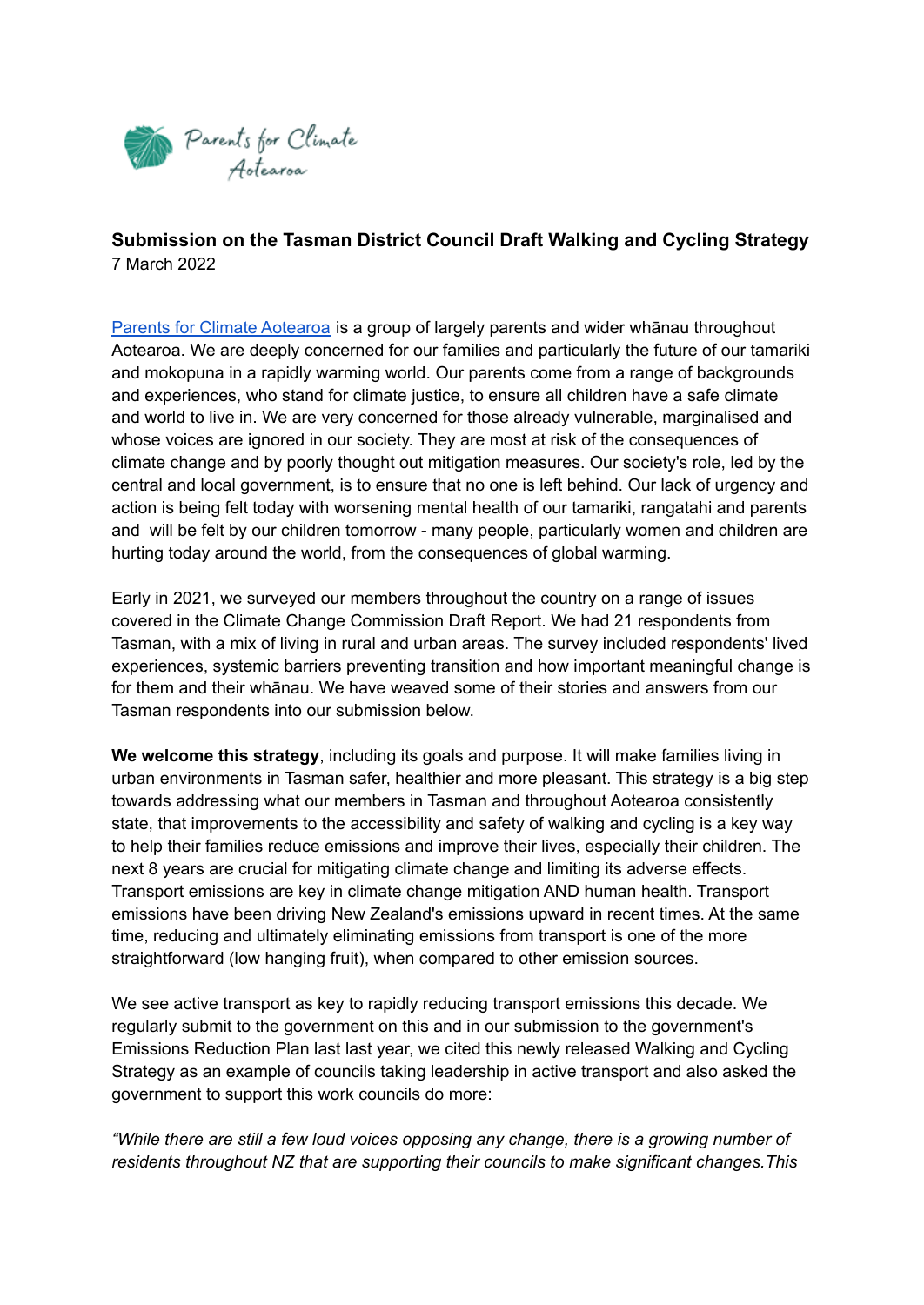*is resulting in plans such as the newly released Tasman District Council [Walking](https://www.tasman.govt.nz/my-council/public-consultation/current-consultations/draft-walking-and-cycling-strategy/) and Cycling Strategy [2022-2052.](https://www.tasman.govt.nz/my-council/public-consultation/current-consultations/draft-walking-and-cycling-strategy/) The values and purpose of the Transport Policy Statement has helped change the focus and goals for local consultations. This coupled with growing public awareness of the health, climate and equity issues, some councils are trying to do what is needed to enable modeshift and increase wellbeing. The government should help accelerate these plans, by providing more funding to implement them in the first two budgets."*

#### We also went on so say:

*"One of the major barriers to changing infrastructure and road environment in urban areas, is funds for councils to implement them. Many council consultations have long timeframes because of costs. There are many low cost measures that could be done quickly, such as traffic calming and low speed residential streets with temporary structures that would have immediate results in both livability and promoting active transport. Many communities are keen to help these implement projects, which could further reduce costs."*

Councils are the ones who are leading the change in our communities and with that comes with significant challenges. Some of these challenges are funding and resources and crucially, a widespread lack of public understanding of the issues and the need for solutions. Councils cannot do this alone. We encourage you to continue to work with community groups and organisations, such as the Nelson Tasman Climate Forum, for support for enacting this strategy. We will support you by continuing to advocate for more resources, funds and good enabling legislation to facilitate change from the central government.

The following are our recommendations to strengthen the strategy and improve its chances of success.

#### **Health Co-benefits**

We recommend in your communications and community outreach to put a strong focus on the many health co-benefits of the strategy. Our young people are aware and worried about climate change and environmental degradation. This is one of our main concerns. A key to help them is to give them agency to contribute to addressing issues AND seeing adults around them lead by example in taking action. Many young primary school age kids are aware and know that how we move around needs to change.

Our parents and caregivers are faced with many challenges in trying to do the right thing for their children and taking action on climate change. It is seriously affecting their mental health too, with most respondents to our survey very to extremely anxious about their future if the world doesn't take rapid action on climate change. This strategy will improve mental health for our families by:

- reducing the structural barriers for families to choose non car travel, especially around safety, including perceived safety
- Leadership: demonstrate the council is taking local and global issues seriously
- Walking and biking is a great way to start the day

While people are very concerned about what might happen with climate change, many of our members are excited about the possibilities of living in a low carbon community as well. They see the many positives and potential to make their families' lives better.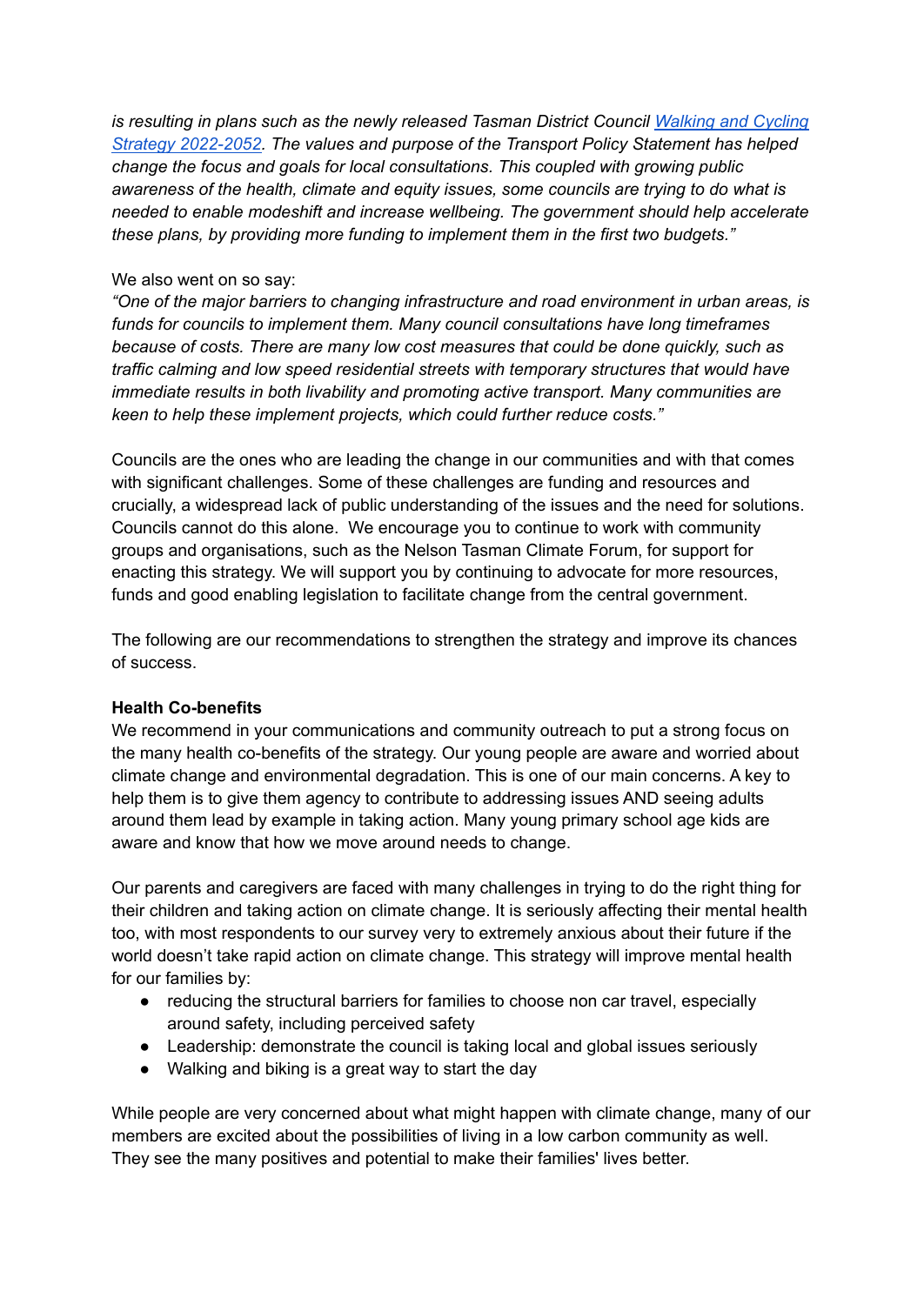*"I would welcome living in a sustainable way. Things might require a bit of adjustment at first, but we can get used to what is needed. There will also be many co-benefits to enjoy"*

## *"I'm excited for it"*

Air pollution is a big deal and most people underestimate how harmful it is, especially to our children in Aotearoa. We commend your recent campaign on air pollution "Air Aware" and encourage you to use this in enacting this strategy and further consider partnering/collaborating with other organisations such as the Nelson Marlborough District Health Board to take this further, with a clear focus on the harm and solutions and co-benefits. We have been involved with a global campaign on air pollution and its effects on our children. That experience has demonstrated that focusing on air pollution is a good motivator for supporting change.

## **Schools and child travel**

Our children are some of the most vulnerable street users. This strategy will help in reducing risk and empowering kids and youth to travel with increasing independence. We hear again and again safety concerns and near misses our families have around schools. Many just do not feel it is safe for their kids to walk, scooter or bike to school. Many parents do not feel safe biking themselves.

We recommend prioritising infrastructure around schools as soon as possible. These include increasing the number of crossings on the most used routes into schools, reducing car parking in high risk areas such as adjacent to intersections and crossings and traffic calming that reduces and slows traffic in school zones and those adjacent streets. Wide shared paths on the main routes to schools are ideal for families and groups of kids travelling to school by foot, scooter and bike. Travel planning is good, though many parents and caregivers will not change their travel mode until they see safety improvements. Children's experience of walking and cycling is not the same as that of adults, and parents' and childrens' perspectives should form a key part of the development of these strategies.

*Survey quote: "Put in better cycleways and more of them, carless days and stop car drop offs at schools"*

# **Education**

While we acknowledge the challenges councils face, councils are leaders in their community and so have an important role in community education. The Tasman District Council has been investing in education across a range of areas and we acknowledge this. We are concerned that this aspect is not currently a big enough focus in this strategy. Education covers a range of issues:

- 1. starting with why change is needed. This is clearly laid out in the strategy document. It is important that this is translated to regular public communication through a variety of mediums.
- 2. With the why, the positives and co-benefits need to be clearly communicated.
- 3. Most people are worried that the solutions to climate change will be worse for them than the impacts of climate change. This is why it is important to keep explaining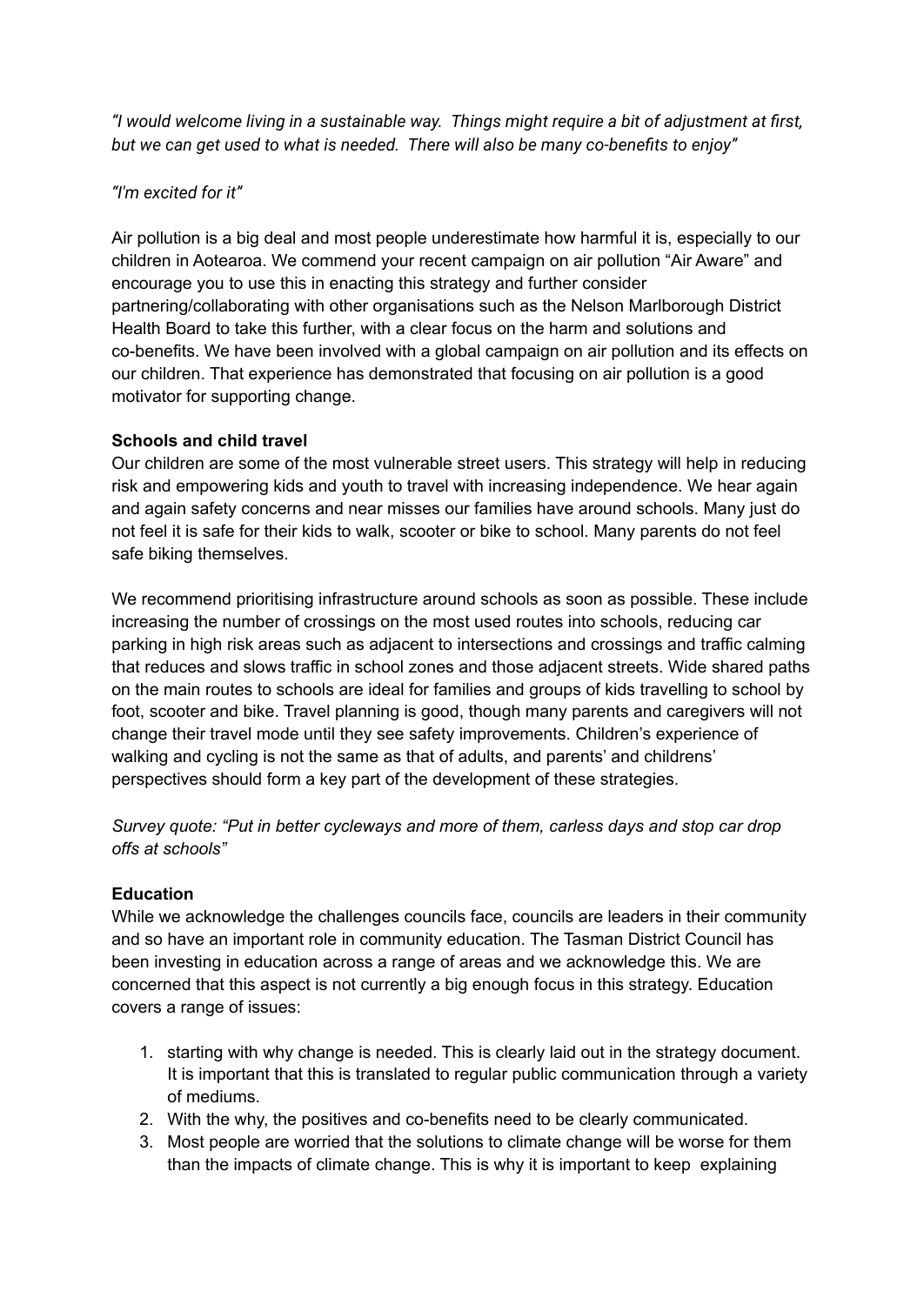how the current situation of increasing vehicle travel is affecting the community, like increasing times to destinations, increasing health effects from pollution and unsafe streets for our kids. And at the same time keep on explaining why the solutions, as outlined in this strategy will make life better for everyone, etc.

Education is a fundamental part of change. The council needs to make public education a focus and partner with its community in a range of ways. People trust leaders in their local communities, as well as friends and family. Studies have shown that one of the strongest climate actions individuals can take is discussing climate change with friends and family. A behaviour change campaign centred around community discussions, rather than individual change, would help to bring more people along on the journey.

Education campaigns also need to work with a recognition that people are in different stages of life, different communities, and different stages of their climate journey. Communication plans could also include differentiated messaging for people already engaged, people firmly against, and people who can be persuaded. Our communities need storytelling and a strong vision, brought to them with creativity and imagination. Rather than technical detail, people need to see a positive vision for the better world we can create together. Minds and hearts aren't changed by facts and figures, they're changed by stories and values and discussions with trusted family and friends.

*"Tell the truth and communicate regularly, like for covid, on the nature of the problem, what we don't know, what are the options and what is their plan. My partner needs better a bus system to commute to work. Single occupancy car travel needs to be disincentivised and speeds needs to be reduced."*

This education campaign needs the following:

- Multi level and targeted across all platforms based on shared values and vision.
- Partnering with community groups and government agencies.
- Upfront about the uncertainties and what we do and don't know.
- Upfront that change will be hard at times, harder on some than others with a big focus on the win-wins - we need to focus on co-benefits and how our lives can and will be better, like improving community health.
- Education campaigns based on storytelling and vision setting.
- Education on what it will cost socially and economically if we don't act.
- Be culturally responsive and appropriate

## **Accessibility**

There are a wide range of users of our streets. It is important that this strategy has a disability and accessibility centred approach. By designing our cities and transport systems for children, for parents, and for disabled people, we can ensure that our transport systems work for everyone, not just able-bodied commuters. Shared paths and footpaths in particular need close attention with the range of modes and age ranges of users. These paths that have different users need to be wide enough for families and mobility scooters to use safely. Community education will also be important on how to use them. Parking is also a concern